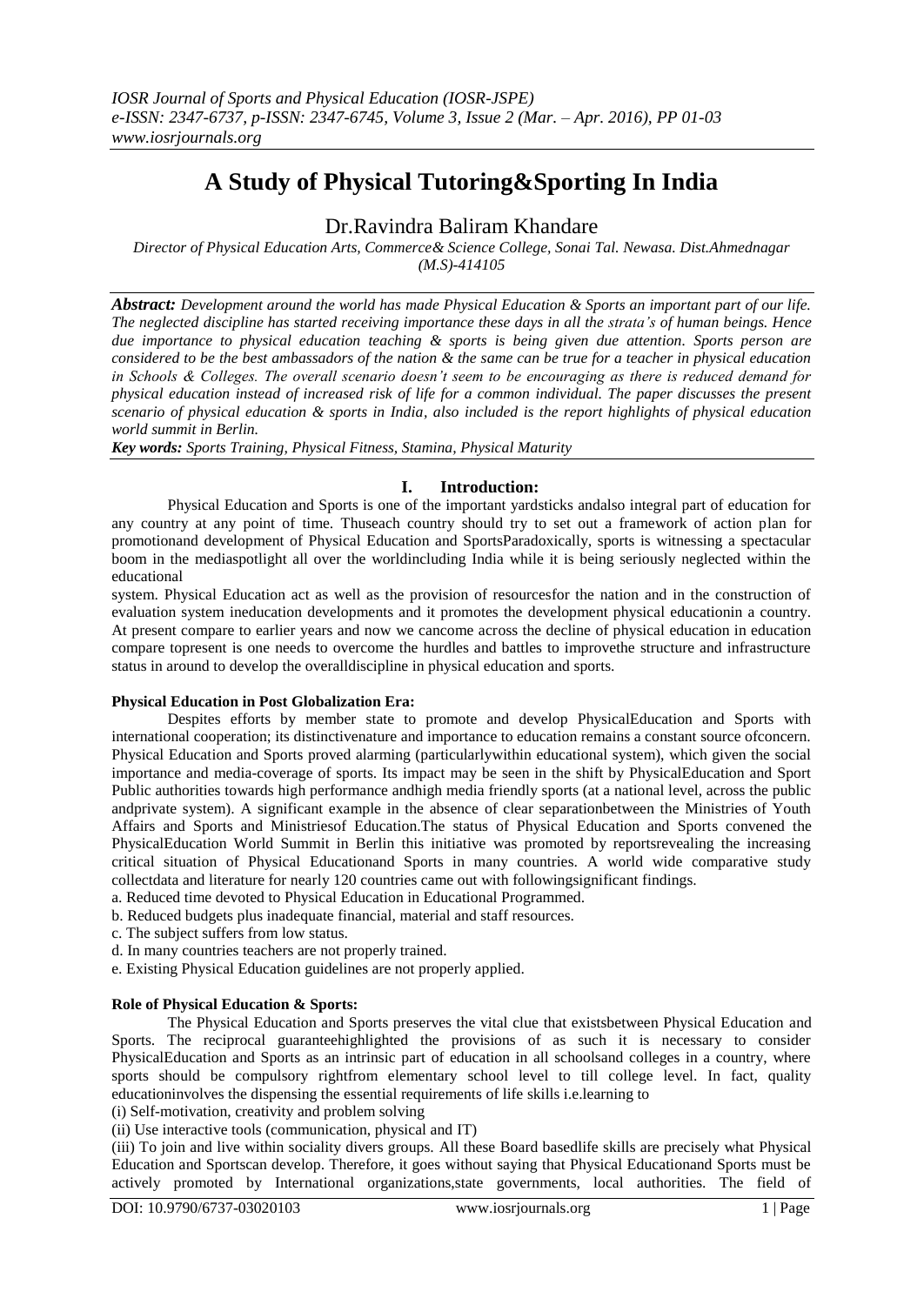educationmust coordinate and streamline these efforts to defend thecause of Physical Education and Sports. This will include helping toredress the balance of Physical Education and sport in Education inits drive to improve the situation of Physical Education and Sportsworldwide.

#### **Physical Education & Sports: Indian scenario:**

Physical Education & Sports forms an important part of educationalsystem even when it never received the importance it deserves. Eventhough it is included as part of the curriculum from the early stages ofeducation, it has never been taken seriously by the educational administrators,the academicians and the students. Physical Education is the only profession where you talk as well as play / perform. The conceptof Physical Education in the mind of general public is big round, play& play and no work. Abraham Lincoln quoted in one of his address,"Sportsman is the best Ambassador of the Nation." Hence, the PhysicalEducation Director/Teacher can also be the best Ambassador of our Institution / University.The problem of defining Physical Education is not only that the term isbroad based and complex, including so many kinds of phenomena, butalso it means different things to different people. Sports leads to development of total personality of the child and its fulfillment andperfection in body, mind and spirit. Even though this definition differssignificantly with regards to emphasis on different aspects, they stillhave many common elements. Some of them may be noted as: PhysicalEducation is a phase of total Education process. It is sum of total experienceand their related responses. Experience grown and responsesdeveloped out of participation in big muscular activities. All-round developmentof individual" – physical, mental, social, moral is the real aimof Physical Education. It is the same as in General Education. In the Indian context, Physical Education is perhaps the only aspect ofeducation which has not been given due attention. That is due, mostprobably to the fact that we have remained satisfied with what theBritish have handed over to us, with no sincere efforts on our part toprepare any concrete and far-reaching programme for Physical Educationspecially suited to our conditions. We have ever-stressed the academicaspects, the physical one being relatively untouched. This hasresulted in an increasingly large number of Indians who are neglectingtheir bodies, to whom Physical Education is similar to physical training,whose physical fitness is not what it should be they are getting soft'. One of the main objectives of any Physical Education activity is tomaintain and improve the health of the youngsters in our school andcolleges. And the School has the responsibility to see that all studentsachieve and maintain optimum health, not only from a moral point ofview, but from the standard point that educational experience will bemuch more meaningful if optimum health exists.A child learns easier and better when he is in a state of good health.Even ones" values have much to do with health building and destroyingactivities. Unfortunately, a large number of people suffer from "valueillnesses", i.e. they know what they are supposed to do to keep well, yetthey fail to do so. They know that tobacco smoking can cause deathfrom Lung Cancer, even then they do not give up smoking. They understandhow alcohol affects the driving ability, yet they drive in a stateof drunkenness. They appreciate the role of regular exercise in weightcontrol, yet they do little to alter their sedentary way of living. Educationand health & medical authorities have therefore, long recognizedthe need for a programme of Director Physical Education activities inschool curriculum. It is during the formative and rapidly growing periodof elementary school-age that foundation of proper habits, attitudesand appreciations toward all physical activities, including play is impliedand desirable citizenship traits acquired, so that in adulthood he willbe equipped with the knowledge, sound thinking processes, physicalstamina and emotional maturity to live effectively in an everchangingand highly complex society. In that respect, teachers bear a major responsibilityin answering that

It is said, "An idle mind is the devil's workshop".

# **Need of Physical Education & Sports:**

To study Physical Education and sports is not merely to discuss performance,technique or records journalistic-ally but to look at some of theimplicit assumptions held by the general population about PhysicalEducation and Sports. Despite the significance of sports, it has been primarilya vehicle of 'escape' more than an avenue of education. A sporthas been viewed as a distraction from the trials of everyday life. Asksome friends why they are involved in sports. The response will probablyhave something to do with "fun" or "enjoyment".

# **Interpretation:**

challenge effectively.

Every College / University should have an Elective Subject of PhysicalEducation, if not compulsory, where 60% stress should be given totheory and 40% to practical. Another viewpoint is that all the first yearstudents should undergo a minimum Physical Education programmelike National Physical Fitness Test, otherwise they will not be given thedegree. We should have colleges of Physical Education with 4 to 5 yearsdegree course, like Indian Institute of Physical Education and SportsScience (IIPESS). Physical Education and Sports are seen not merelyas a playground but also as a laboratory in which the theories of eachdiscipline